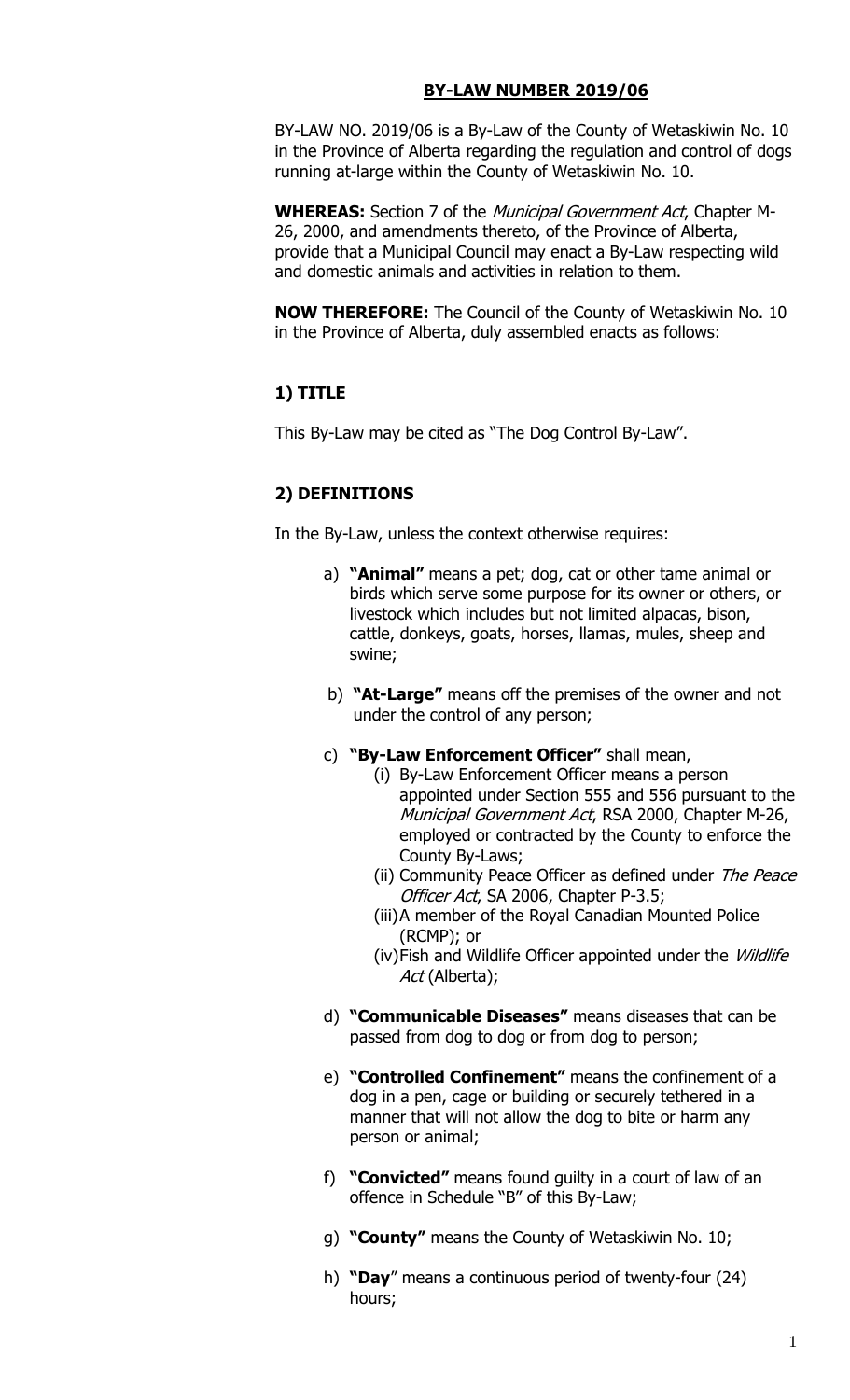- i) **"Dangerous Dog"** means any dog that has "attacked or bitten" a person or animal as per Section 15(a) of this By-Law;
- j) **"Development Officer"** means a person appointed under Section 624 pursuant to the Municipal Government Act, RSA 2000, Chapter M-26;
- k) **"Dog"** means any member of the canine family of either sex, commonly described and known as a dog;
- l) **"Land Use By-Law"** means the County's Land Use By-Law, as amended or replaced from time-to-time;
- m) **"Livestock Dog"** means a dog used specifically for the purpose of protecting and caring for livestock;
- n) **"Owner"** means any person, partnership, association, or corporation:
	- (i) Owning, possessing or having charge of or control over any dog;
	- (ii) Person who at the time of impoundment was the owner of a dog which has subsequently been sold or destroyed;
	- (iii) Harboring any dog; or
	- (iv) Suffering or permitting any dog to remain about his house or premises;
- o) **"Owner's Property"** means any property in which the Owner of a dog has a legal or equitable interest in or property in which the Owner of a dog has been given the control or use of by the legal or equitable Owner of the property. Property shall include, without limiting the generality of the following, land, buildings and vehicles;
- p) **"Pound"** means the compound established for the impounding of dogs as set out in this By-Law;
- q) **"Restricted Dog"** means any dog which has been convicted of 6f "attacks or bites a person or animal" offence as per Schedule "B" of this By-Law;
- r) **"Secure Enclosure"** shall mean a building, cage or fenced area of such construction that will not allow the confined dog(s) to jump, climb, dig or force their way out or allow the entry of young children; and
- s) **"Serious Wound"** means an injury to a person or animal resulting from the action of a dog which causes the skin to be broken or flesh to be torn.

## **3) NUMBER OF DOGS**

- a) No more than four (4) dogs over the age of six (6) months shall be allowed to remain upon or in any land, house, shelter, room, place, building, structure, or premises within the County unless:
	- (i) the Owner is the holder of a valid and subsisting Development Permit for a Kennel within the County as per Section 4; or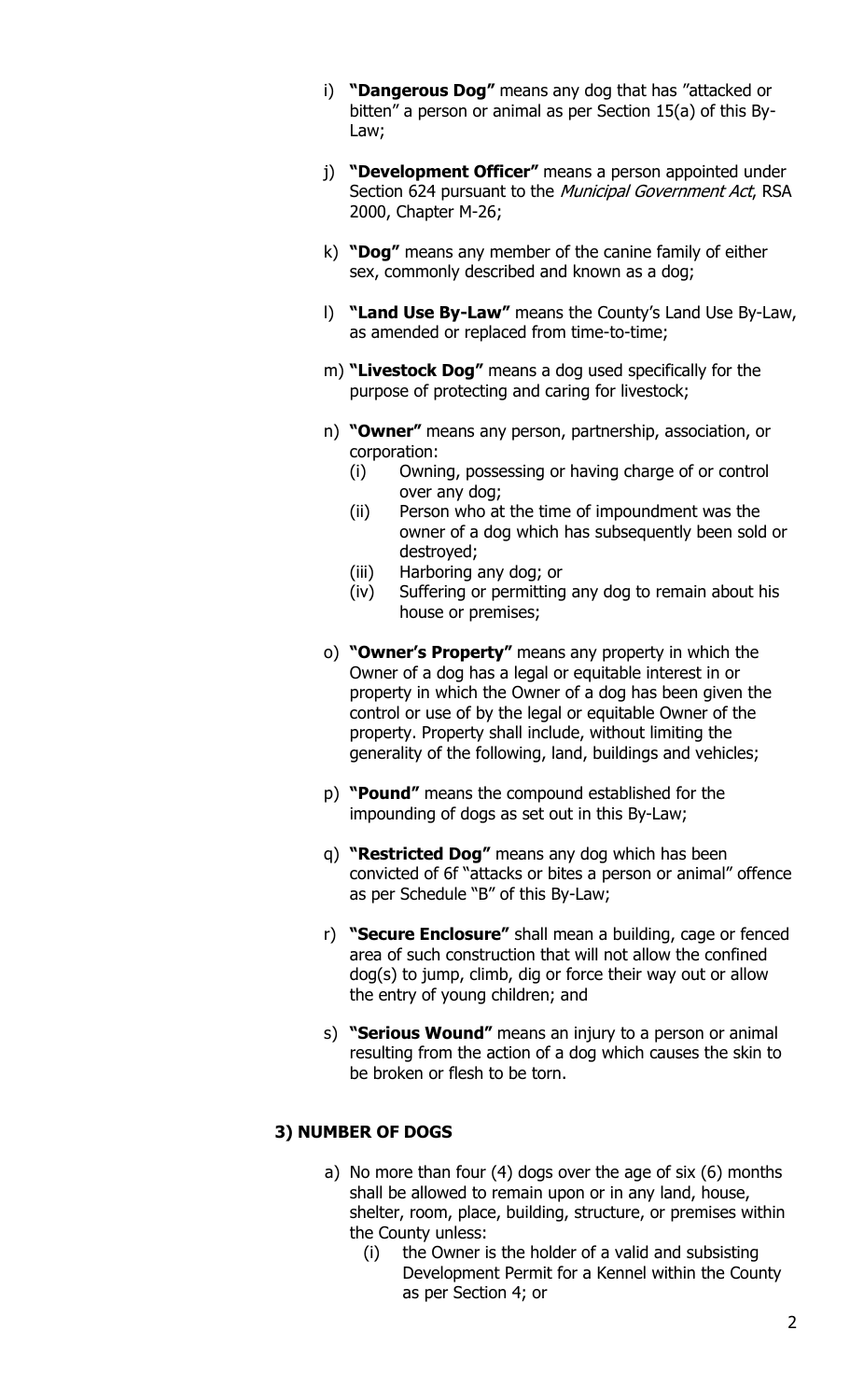- (ii) the Owner is the holder of a valid and subsisting Development Permit for a Veterinary Clinic as per Section 5; or
- (iii) the Owner is the holder of a valid and subsisting Development Permit for a dog training or animal grooming facility as per Section 5; or
- (iv) the County has authorized temporary approval for the purpose of a dog show.
- b) Any person(s) who keeps or harbors any dog not in compliance with this Section is in contravention and guilty of an offence.

### **4) KENNEL**

Notwithstanding Section 3, the Development Officer will issue to an Owner a Development Permit for a Kennel when it appears either as a permitted or discretionary use in accordance with the current Land Use By-Law and to the following:

- a) Any person wishing to obtain a Development Permit must complete a Development Permit Application for a Kennel; and must,
	- (i) supply letters from all the immediate adjacent landowners commenting on the number of dogs proposed; and
	- (ii) have full disclosure of any previous Kennel operated by the owner(s) whether within the County or another location;
- b) Upon receipt of a Development Permit Application Form, the Development Officer shall consider the letters from the adjacent landowners and the Application Form to,
	- (i) Grant a Development Permit for a Kennel for the maximum of four (4) dogs; or
	- (ii) Grant a Development Permit for a Kennel with terms and conditions that include five (5) dogs or more, but must state the maximum number of dogs to be allowed.
- c) A Development Permit for a Kennel shall not be transferable and a new Development Permit Application is required any time there is a change in ownership or change in operation including the number of dogs.
- d) All Kennels shall be subject to the Kennel Regulations as written in the Land Use By-Law;
- e) Failure to obtain an approval of a Development Permit for a Kennel may be subject to an offense under Section 6(h).

### **5) VETERINARY CLINIC, DOG TRAINING OR ANIMAL GROOMING FACILITY**

- a) Notwithstanding Section 3, the Development Officer will issue to an Owner a Development Permit for the provision of the following services when it appears as either a permitted or discretionary use in accordance with the current Land Use By-Law as:
	- (i) Veterinary clinic; and/or
	- (ii) Dog training or animal grooming facility.
- b) A Development Permit for veterinary clinic, dog training or animal grooming facility shall not be transferable and a new Development Permit Application is required if there are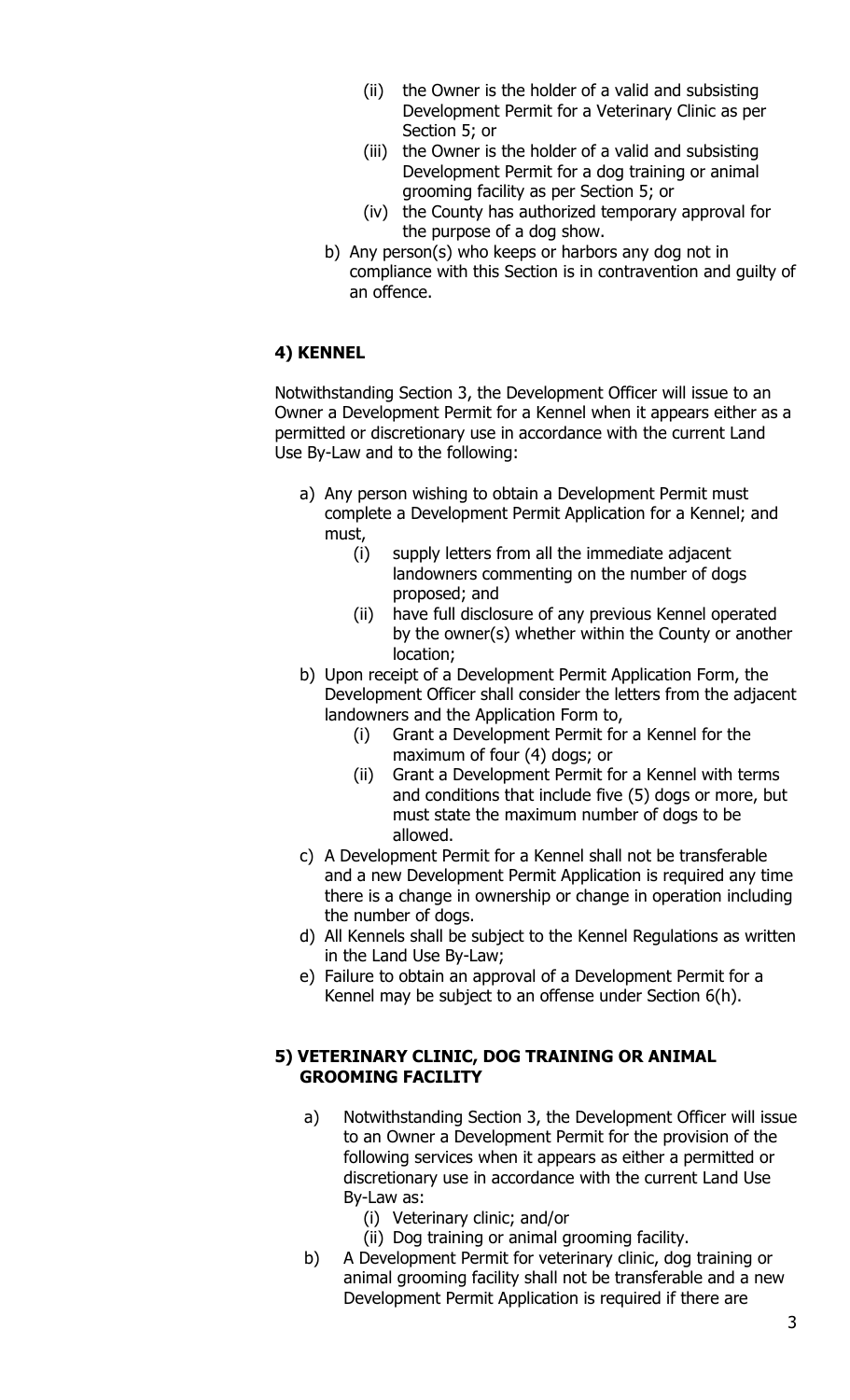changes in the ownership, the operation, or a combination thereof;

c) Failure to obtain an approval of a Development Permit for a veterinary clinic, dog training or animal grooming facility may be subject to an offense under Section 6(h).

## **6) OFFENSES AND RESPONSIBILITY OF OWNER**

The owner of a dog or dogs is guilty of an offence if any of the following occurs:

- a) The dog(s) runs at-large;
- b) The dog(s) defecates on any public or private property other than the property of its owner and the owner or person in control of the dog fails to immediately remove such defecation. This provision shall not apply to a registered service dog while it is assisting a person in need;
- c) The dog(s) urinates on private property without the permission of the property owner. This provision shall not apply to a registered service dog while it is assisting a person in need;
- d) The dog(s) excessively barks or howls, so as to disturb any person (with exception of Livestock Dogs);
- e) The dog(s) damages in any way public or private property;
- f) The dog(s) attacks or bites any person or animal;
- g) The dog(s) is subjected, at the discretion of the By-Law Enforcement Officer, to cruel punishment, including, but not limited to, being left unattended in a motor vehicle or not being provided with water, food or proper care
- h) The Owner owns or is in possession of five (5) or more dogs over the age of six (6) months without an approved development permit or is not a holder of a temporary use development permit for dog show;
	- (i) Owners will be given thirty (30) days to rectify the offense before a second charge is considered as per Section 6(i).

### **7) COMMUNICABLE DISEASES**

- a) An owner of a dog or dogs which is suffering from a communicable disease:
	- (i) Shall not permit the dog to be in any public place;
	- (ii) Shall not keep the dog in contact with or in proximity to any other animal free of such disease; and
	- (iii) Shall keep the dog securely enclosed or tied up.

### **8) TORMENT AND NEGLIGENCE**

No person shall:

- a) Untie, loosen or free a dog which has been tied or otherwise restrained;
- b) Negligently or willfully open a gate, door, or other opening in a fence or enclosure in which a dog has been confined and thereby allow a dog to run at-large; or
- c) Tease, torment or annoy a dog.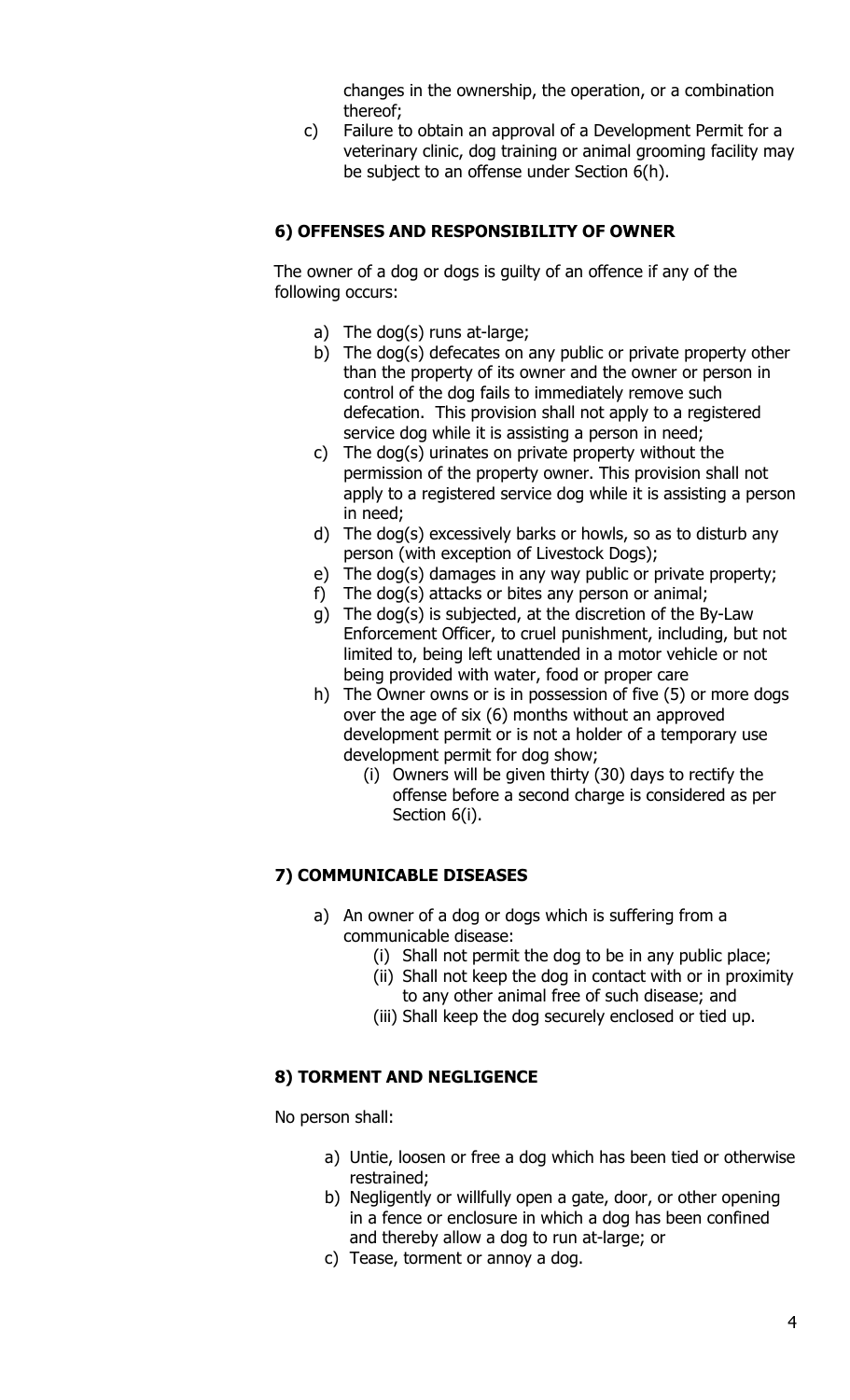### **9) ANIMAL CONTROL AUTHORITY**

A By-Law Enforcement Officer may capture and impound any dog:

- a) If there is reasonable grounds to believe an offence under this By-law is being, or has been committed;
- b) Which is required to be impounded pursuant to the provisions of any statute of Canada or the Province of Alberta or any regulation made thereunder; or
- c) A By-Law Enforcement Officer may enter onto private land in pursuit of any dog which has been observed running atlarge in accordance with section 542 of the *Municipal* Government Act, Chapter M-26, 2000, and amendments thereto, of the Province of Alberta.
	- (i) After reasonable notice to the owner or occupant of the land; or
	- (ii) With the consent of the owner or occupant of the land; or
	- (iii)Without reasonable notice or the consent of the owner or occupant of the land in the event the circumstances constitute an emergency or extraordinary circumstance.

## **10) OBSTRUCTION**

No person whether or not they are the owner of a dog which is being or has been pursued or captured shall;

- a) Interfere with or attempt to obstruct a By-Law Enforcement Officer who is attempting to capture or who has captured a dog which is subject to being impounded pursuant to the provisions of this By-law;
- b) Induce the dog to enter a house or other place where it may be safe from capture or otherwise assist the dog to escape capture;
- c) Falsely represent him/herself as being in charge or control of a dog so as to establish that the dog is not running atlarge; or
- d) Unlock or unlatch or otherwise open the impound van or vehicle in which dogs kept for impoundment have been placed so as to allow or attempt to allow any dog to escape there from.

## **11) NOTIFICATION**

A By-Law Enforcement Officer will make a reasonable effort to identify the Owner(s) of a dog. When a By-Law Enforcement Officer knows the name of the Owner(s) of an impounded dog, they shall make a reasonable effort to contact the Owner(s) by personal delivery of a notice or by phone, but as a last resort by mail to notify the Owner(s) of the impoundment.

## **12) RECLAIMING**

The owner of any impounded dog may reclaim the dog by:

a) Paying to the County the fee or fees owing as set out in **Schedule "A"** of this By-law; and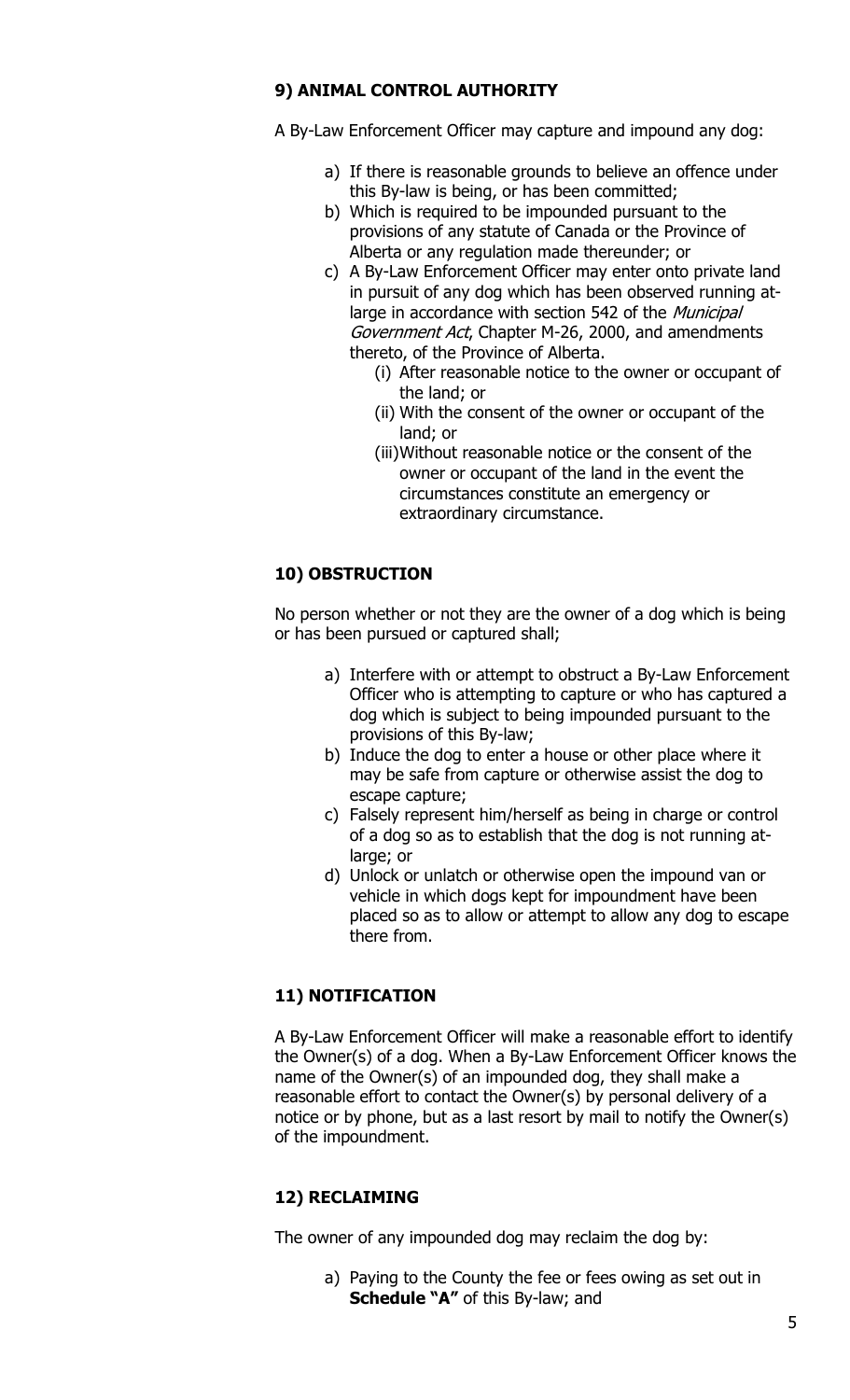b) Paying the fee or fees owing as set out in **Schedule "B"** and/or **Schedule "C"** of this By-law.

### **13) DISPOSAL**

The By-Law Enforcement Officer shall not sell, destroy or otherwise dispose of an impounded dog until the following conditions are met:

- a) After a dog is retained in the Pound for;
	- (i) Seventy-two (72) hours after the owner has received notice or is deemed by the By-Law Enforcement Officer to have received notice that the dog is in the Pound, when the name and address of the owner are known; or
	- (ii) Seventy-two (72) hours if the name and address of the owner are not known or unless a person having the authority orders the retention or the disposal of the dog, or the owner of the dog makes arrangements with the By-Law Enforcement Officer for the further retention of the dog or the By-Law Enforcement Officer may cause the dog to be sold, destroyed or otherwise disposed of;
	- (iii)If a dog, in the opinion of the By-Law Enforcement Officer or veterinarian appears to be a purebred dog or if it bears an obvious identification device, tattoo, brand, mark, tag or license, the applicable retention time is raised to ten (10) days as per the Alberta Animal Protection Act.
- b) The By-Law Enforcement Officer may retain a dog for a longer period if in their opinion the circumstances warrant the expense.
- c) The purchaser of a dog from the Pound pursuant to the provisions of this subsection shall obtain full right and title to it and the right and title of the former owner of the dog shall cease thereupon.
- d) When a dog is found to be ill, in distress or has been injured and it has been determined by a veterinarian or their designate that the dog should be destroyed to prevent needless suffering, the dog may be destroyed as soon as practical.

### **14) CONTROLLED CONFINEMENT**

- a) A person who has received a serious wound or the Owner of any animal which has received a serious wound and the Owner of a dog which has inflicted the serious wound shall promptly report the dog to a By-law Enforcement Officer who may thereupon place the dog under controlled confinement and the dog shall not be released from such controlled confinement except by written permission of a registered veterinarian.
- b) At the discretion of the By-law Enforcement Officer, such controlled confinement may be on the premises of the Owner, a registered veterinarian within the Municipality or the Dog Pound.
- c) Upon demand made by the By-law Enforcement Officer, the Owner shall forthwith surrender for quarantine any dog which has inflicted a serious wound to any person or any animal which the Enforcement Officer has reasonable and probable grounds to suspect of having been exposed to rabies.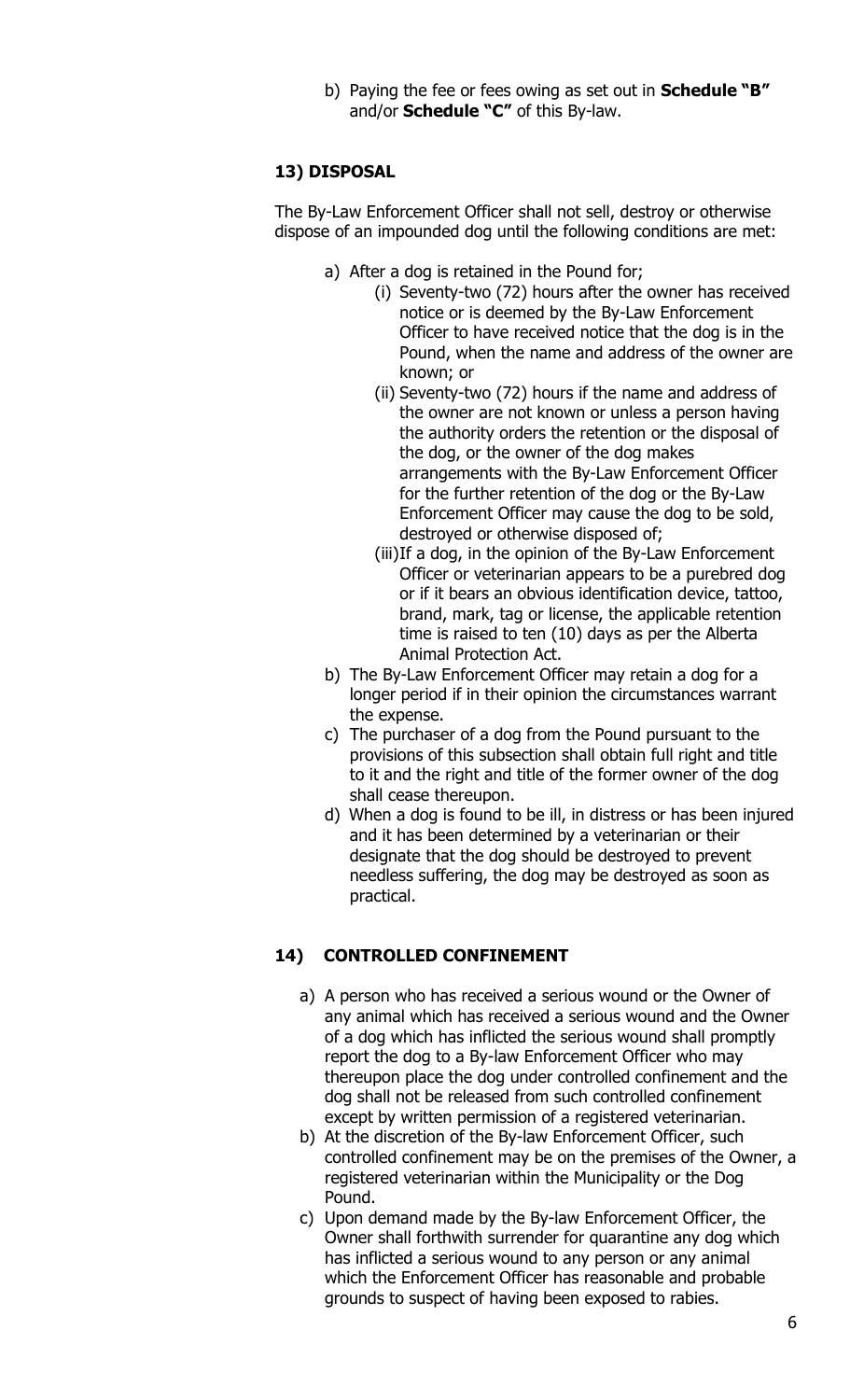The dog may be reclaimed by the Owner:

- (i) if adjudged free of rabies; and
- (ii) upon payment of confinement expenses.

#### **15) DETERMINATION OF DANGEROUS DOG**

- a) If a By-Law Enforcement Officer believes on reasonable and probable grounds that a dog has:
	- (i) attacked or bitten any person or animal; or
	- (ii) been previously determined to be a Dangerous Dog under the *Dangerous Dog Act*, R.S.A 2000 c D-3, or similar legislation from another Municipality, Province, or Country,

the By-Law Enforcement Officer may seize and impound the dog and/or recommend to the Assistant Chief Administrative Officer that the dog be declared Dangerous.

- b) Upon receipt of a recommendation from a By-Law Enforcement Officer, the Assistant Chief Administrative Officer may declare the dog to be dangerous and impose conditions on the dog owner that may include any one or more of the following:
	- (i) The Owner of a Dangerous Dog shall not allow the dog to run at-large;
	- (ii) The Owner of a Dangerous Dog shall take all necessary steps to ensure that it does not bite or attack a person or animal; or
	- (iii)When a Dangerous Dog is off the premises of the Owner, it shall be securely muzzled and shall be either harnessed or leashed securely to effectively prevent it from attacking or biting a person or animal.
- c)If the Assistant Chief Administrative Officer has declared a dog to be Dangerous, written notification of the declaration and any conditions imposed shall be provided to the dog's owner;
- d) A person who receives a Dangerous Dog Notice may appeal the declaration or imposing conditions by giving written notice of the appeal and the reasons therefore to the Chief Administrative Officer within ten (10) days of receiving the declaration;
- e) During the appeal period and until final disposition has been given, the dog owner shall ensure that the dog subject to the declaration, is muzzled at all times when off the property of the owner;
- f)Upon receipt of an appeal pursuant to subsection (d), the Chief Administrative Officer shall coordinate a hearing to allow for the dog owner to give evidence and justification for overturning the dangerous dog declaration;
- g) The Chief Administrative Officer will review and hear both the evidence and information provided by the dog owner as well as evidence and information provided by the By-Law Enforcement Officer including any witnesses that are deemed to have any relevant evidence or information about the dog's behavior;
- h) At the end of the hearing the Chief Administrative Officer can remove, uphold, or alter the original dangerous dog declaration. The dog owner shall be notified of the decision in writing;
- i) The owner of a dog declared dangerous pursuant to this Bylaw shall obey and abide by all the conditions imposed pursuant to Section 15(b) of this Bylaw; and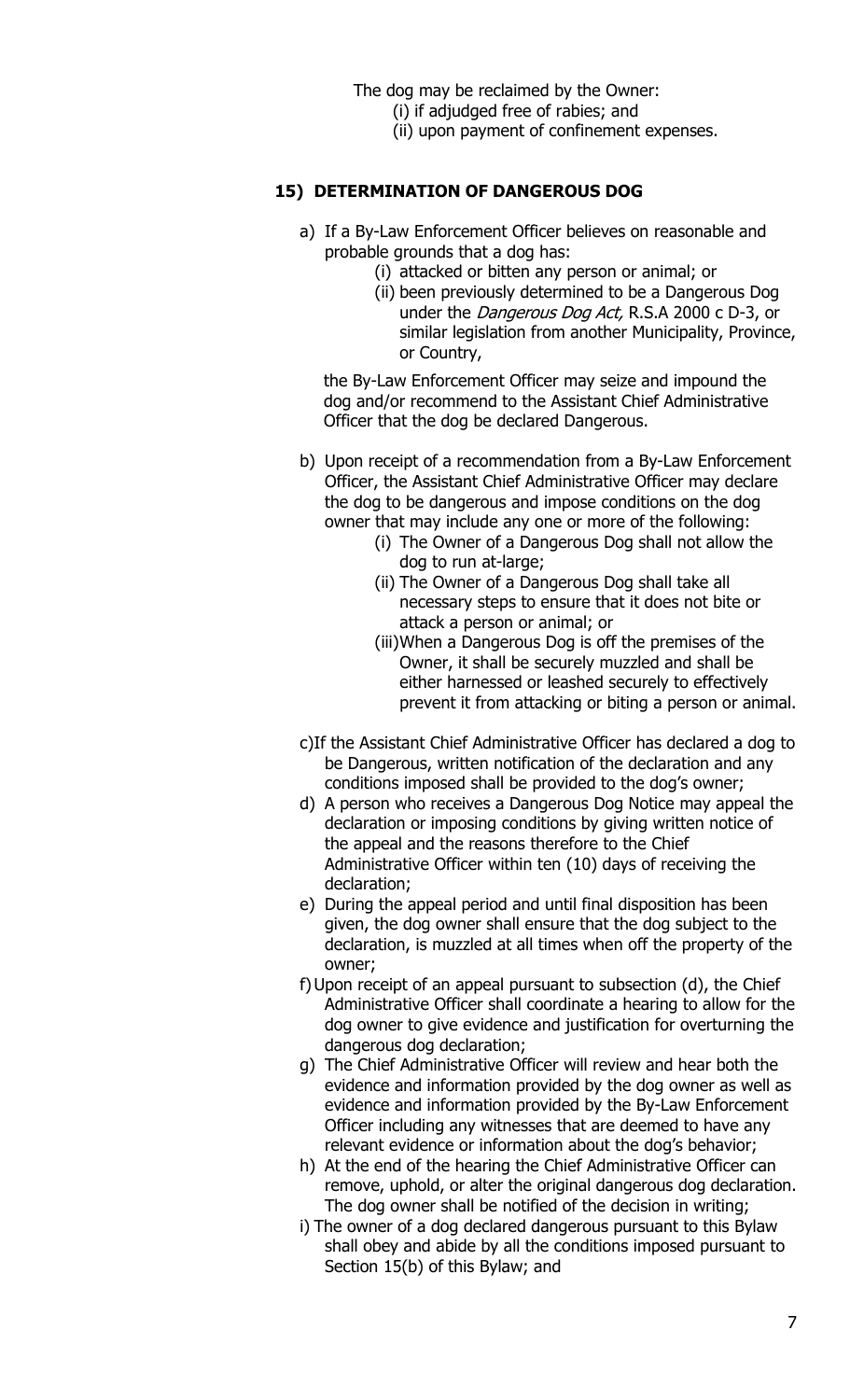j) The Owner shall immediately notify County By-Law Enforcement if a Dangerous Dog is at-large.

#### **16) RESTRICTED DOGS**

- a) If the By-law Enforcement Officer determines that a dog is a Restricted Dog on the basis of facts determined after being convicted of a schedule "B" offence, they may:
	- (i) give the Owner a written notice that the dog has been determined to be a Restricted Dog; and
	- (ii) require the Owner to keep such dog in accordance with the provisions of Section 16(b) of this By-Law upon the Owner's receipt of the notice; and
	- (iii)inform the Owner that if the Restricted Dog is not kept in accordance with Section 16(b) of this By-Law, the Owner will be fined, or subject to enforcement action pursuant to Section 16 of this By-Law.
- b) The Owner of a Restricted Dog shall not allow the dog to run at-large;
- c) The Owner of a Restricted Dog shall take all necessary steps to ensure that it does not bite or attack a person or animal;
- d) When a Restricted Dog is on the premises of its Owner, it shall be kept confined indoors under the effective control of a person over the age of sixteen (16) years, confined in a securely enclosed and locked pen or other structure constructed and secured in such a fashion as to prevent the escape of the Dog and to prevent the entry of persons unauthorized by the Owner. Any such pen shall have a secure top and sides and either:
	- (i) have a secure bottom effectively attached to the sides; or
	- (ii) the sides shall be embedded in the ground to a minimum depth of thirty (30) centimetres.
- e) When a Restricted Dog is off the premises of the Owner, it shall be securely muzzled and shall be either harnessed or leashed securely to effectively prevent it from attacking or biting a person or animal. This requirement shall not apply when the Dog is in a building or enclosure in attendance at a bona fide dog show or confined in a pen meeting the requirements of Section 16(e);
- f) The Owner of a dog, which the Owner knows or ought to know is a Restricted Dog, shall keep the Restricted Dog in accordance with the provisions of Section 16(b) and (c);
- g) The owner of a dog determined to be a Restricted Dog will be required to post a "Dangerous Dog Sign" on their property. The sign must have a white background and be no less than thirty (30) centimetres tall, no less than twenty (20) centimetres wide and have the warning statement in a red background with white block letters, stating "Warning Dangerous Dog";
- h) If a Restricted Dog is impounded by the County for any offense under this By-Law, a By-law Enforcement Officer may order that the Dog remain in the custody of the County Animal Pound until the completion of the court process; and
- i) The Owner shall immediately notify County By-Law Enforcement if a Restricted Dog is at-large.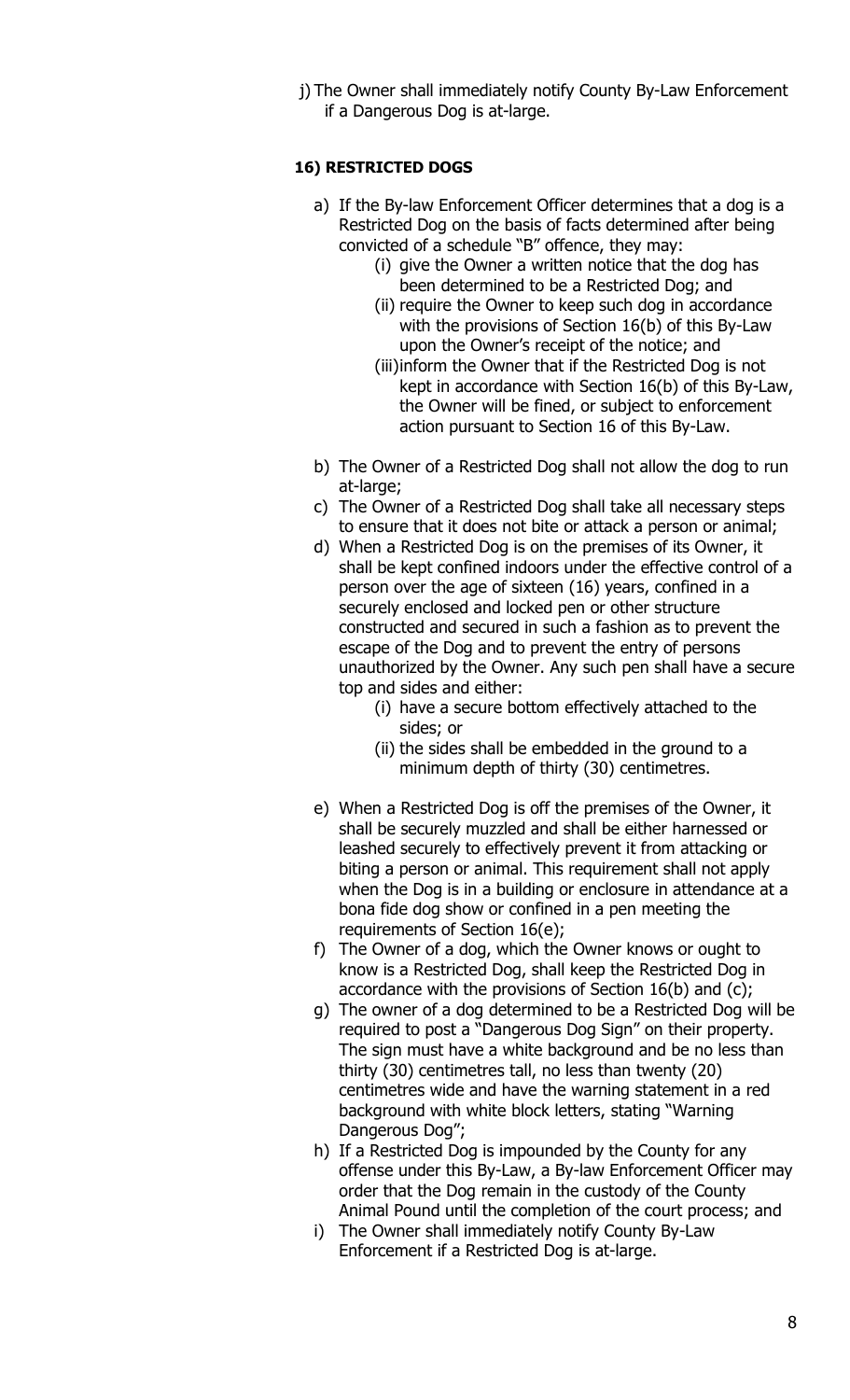### **17) PENALTIES**

- a) Where a By-Law Enforcement Officer believes that a person has contravened any provision of this By-law, they may serve upon such person a violation ticket provided by this Section either personally or by leaving it for the person at the person's residence with another person who appears to be at least eighteen (18) years of age and such service shall be adequate for the purpose of this By-law;
- b) A violation ticket shall be in such form as determined by the County and shall state the Section of the By-Law which was contravened and the amount which is provided in **Schedule "B"** or **Schedule "C"** that will be accepted by any Provincial Courthouse in the Province of Alberta in lieu of prosecution; and
- c) Notwithstanding the provisions of this Section, a person to whom a violation ticket has been issued pursuant to this Section may exercise their right to defend any charge of committing a contravention of any of the provisions of this By-Law.
- d) Any person who violates any provision of this By-law is guilty of an offence and is liable on summary conviction to:
	- (i) For a first offence, to a fine of not more than Three Thousand Two Hundred and Fifty (\$3,250.00) dollars,
	- (ii) For a second or subsequent offence within twelve (12) months, to a fine of not less than Five Hundred (\$500.00) dollars and not more than Four Thousand Two Hundred and Fifty (\$4,250.00) dollars.
- e) A court of jurisdiction, in addition to the penalties provided in this Section may, if they consider the offence sufficiently serious, direct or order the person that owns, keeps, maintains or harbors a dog to stop the dog from doing mischief or causing the disturbance or a nuisance complained of, have the dog removed from the County or to have the dog destroyed or otherwise disposed of.

## **18) SEVERABILITY PROVISION**

If any provision of this By-Law is held to be invalid by a decision of a court of competent jurisdiction, that decision will not affect the validity of the remaining portions.

### **19) BYLAW 2019/06 HEREBY REPEALS BYLAW 2017/35 AND ALL AMENDING BY-LAWS.**

This By-Law and the schedules shall come into force and effect on the final date of passing thereof.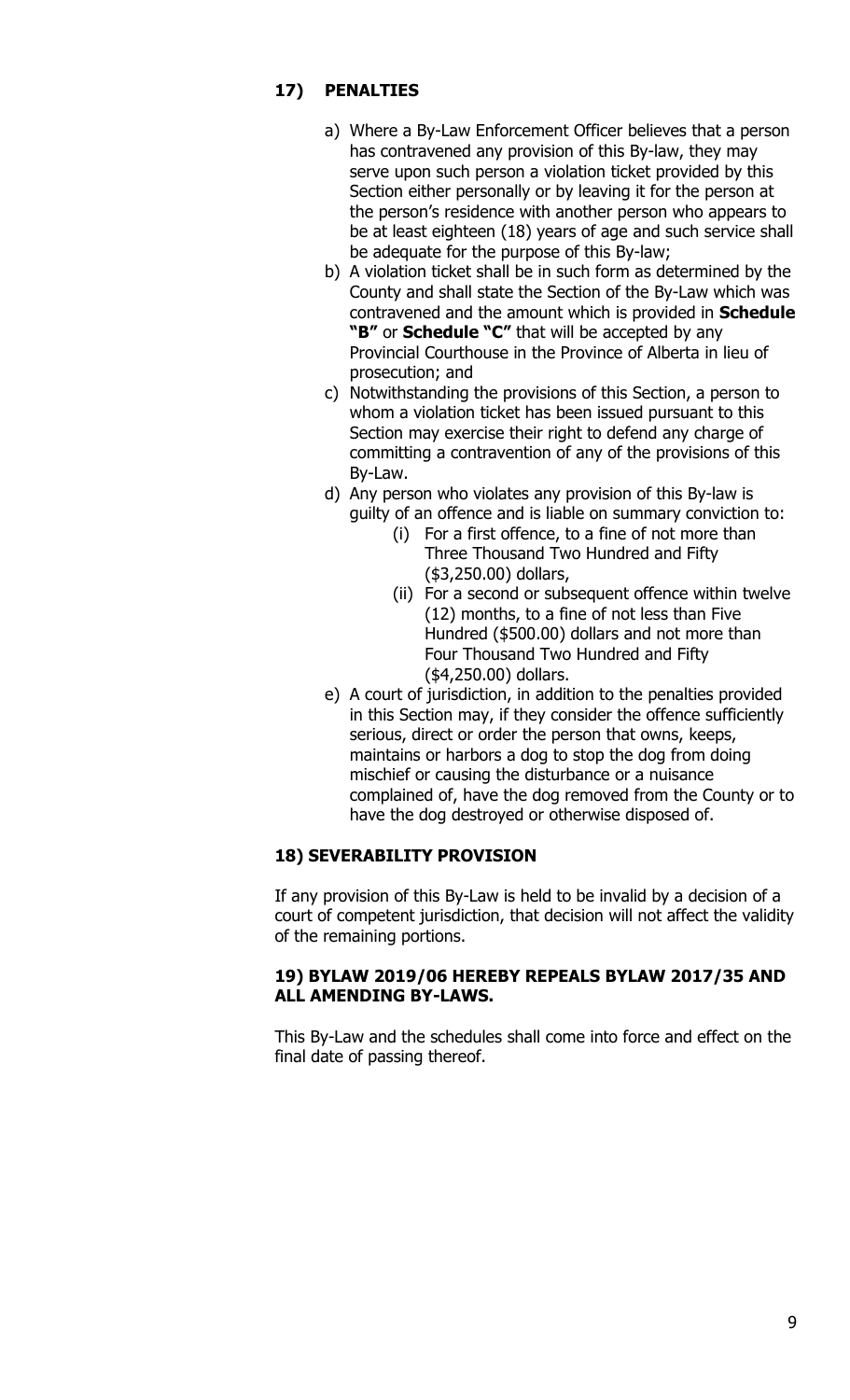READ: A First time this, 10 day of September A.D., 2019

READ: A Second time this 10 day of September A.D., 2019

READ: A Third time and finally passed this 10 day of September A.D., 2019

> Original Signed REEVE

Original Signed CHIEF ADMINISTRATIVE OFFICER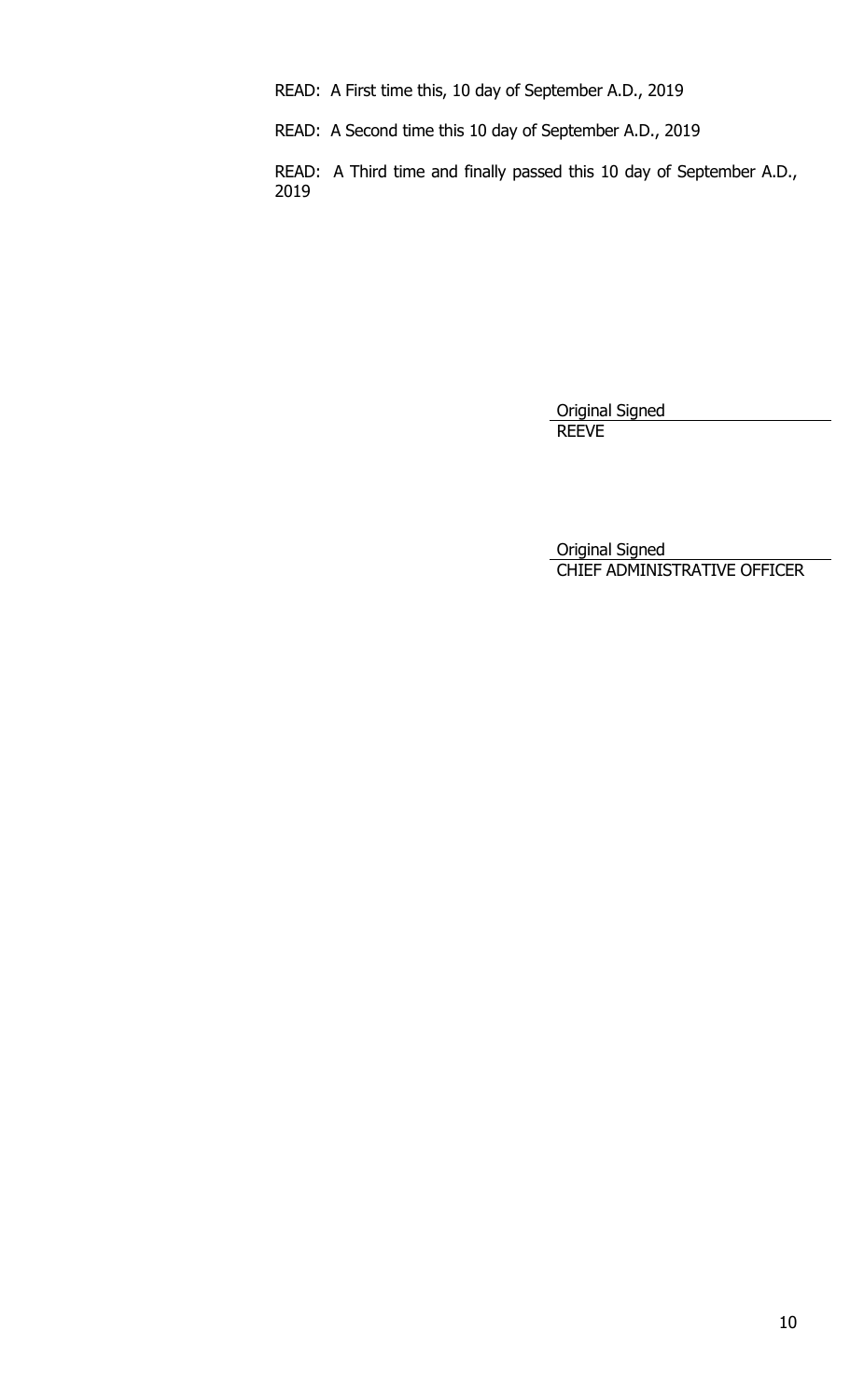#### **SCHEDULE "A" OF BY-LAW 2019/06**

Amount(s) to be paid to the County of Wetaskiwin No. 10 by owner of dog in order to reclaim dog at the Pound.

- 1) Impoundment Fees Regular Pound Rate
- 2) Care and Sustenance Regular Board Rate
- 3) Destruction of Dog costs Amount Expended
- 4) Fee for By-Law Enforcement Officer and equipment Current Rate.
- 5) Government Sales Tax Federal Government Rate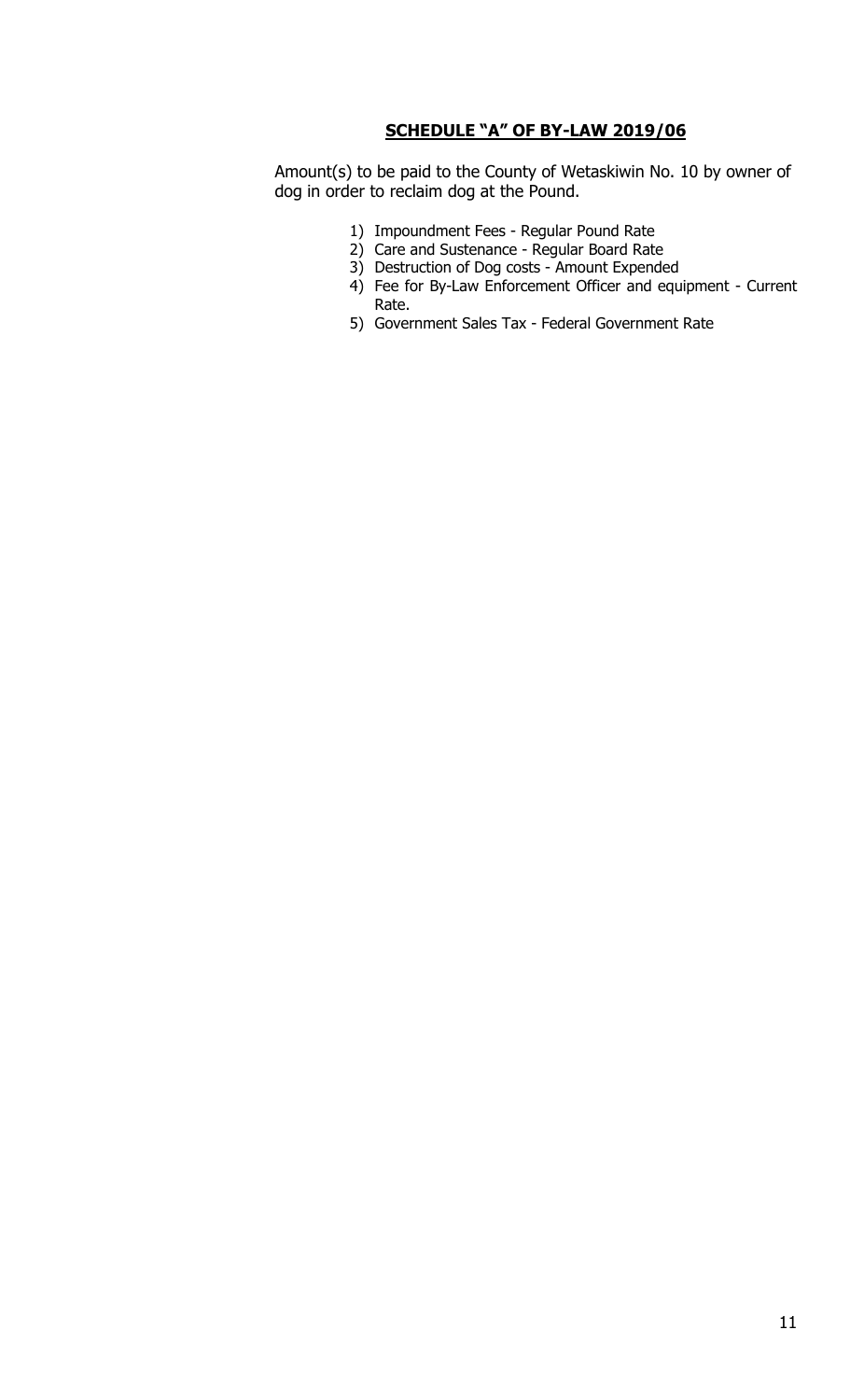# **SCHEDULE "B" OF BY-LAW 2019/06**

Amount which will be accepted by the County of Wetaskiwin No. 10 in lieu of prosecution.

| <b>INFRACTION</b>                                               | <b>FIRST</b><br><b>OFFENSE</b> | <b>SECOND</b><br><b>OFFENSE</b> | <b>CONTINUING</b><br><b>OFFENSE</b> |
|-----------------------------------------------------------------|--------------------------------|---------------------------------|-------------------------------------|
| 6 a. Permit dog to run at<br>large                              | \$250.00                       | \$400.00                        | \$500.00                            |
| 6 b. Failure to remove<br>defecation                            | \$250.00                       | \$400.00                        | \$500.00                            |
| 6 c. Allow dog to urinate or<br>defecate on private<br>property | \$250.00                       | \$400.00                        | \$500.00                            |
| 6 d. Permit dog to bark or<br>howl                              | \$250.00                       | \$400.00                        | \$500.00                            |
| 6 e. Damage to public or<br>private property                    | \$250.00 &<br>costs            | \$400.00 &<br>costs             | \$500.00 & costs                    |
| 6 f. Attacks or bites a<br>person or animal                     | \$500.00                       | Schedule "C"                    | Schedule "C"                        |
| 6 g. Improper care of dog                                       | \$500.00                       | Court                           | Court                               |
| 6 h. Owning too many dogs                                       | \$250.00                       | \$400.00                        | \$500.00                            |
| 7 a. Communicable disease<br>offences                           | \$500.00                       | Court                           | Court                               |
| 8. Tormenting or<br>negligence to dog                           | \$500.00                       | Court                           | Court                               |
| 10. Interfere with<br>enforcement                               | \$500.00                       | Court                           | Court                               |